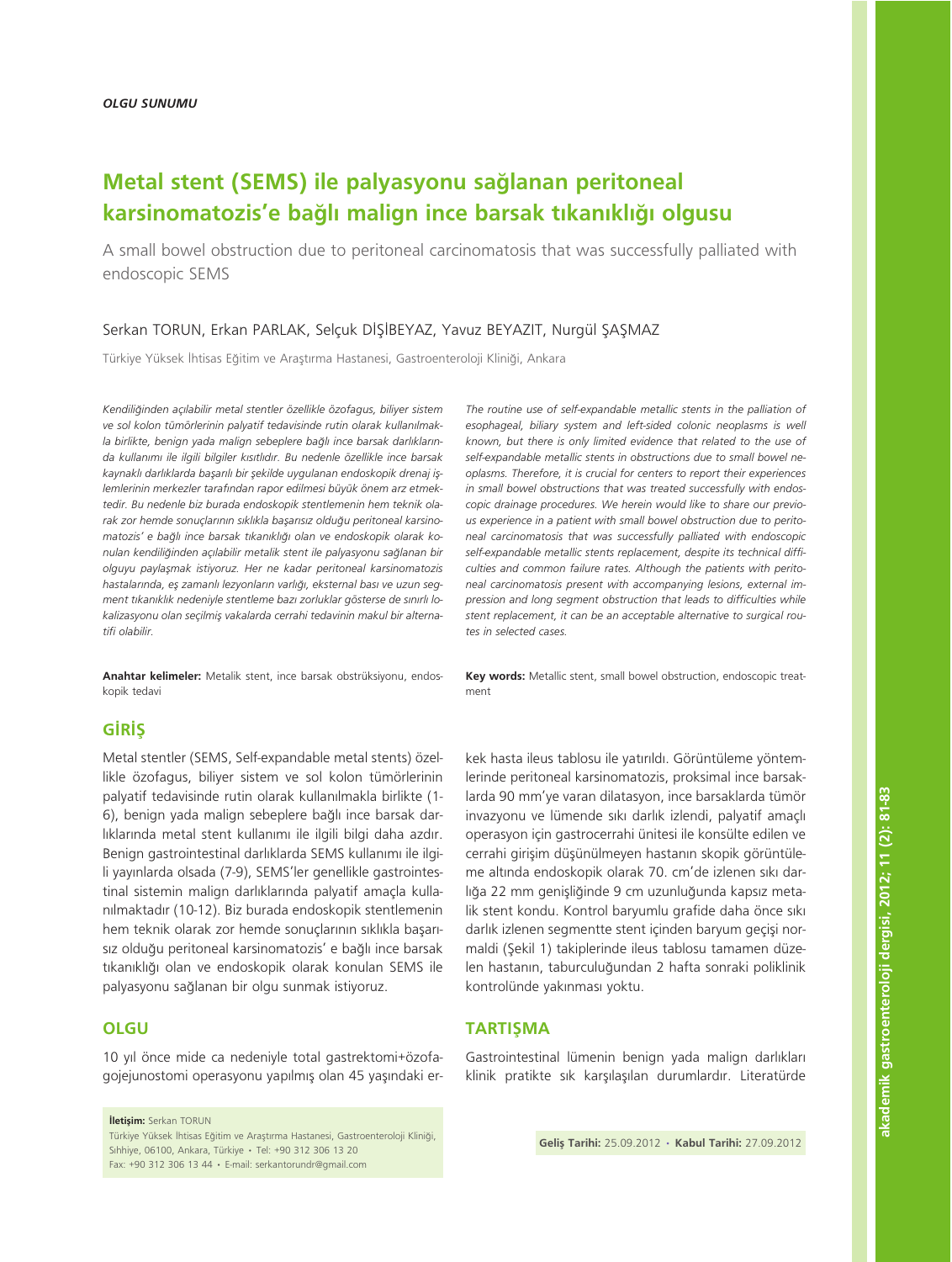

Sekil 1. Baryumlu grafide stentin açık ve fonsiyone görünümü.

gastrointestinal sistemin malign darlıklarında SEMS kullanımı daha çok biliyer, özofageal ve sol kolon darlıklarında bildirilmiştir. İnce barsak darlıklarında kullanımı ile ilgili bilgiler son derece kısıtlıdır. Malignitelere bağlı ince barsak darlıklarında SEMS kullanım prensipleri, gastroduodenal yada kolonik darlıklarda kullanımına benzerdir (12,13). Peritoneal karsinomatozis varlığında ince barsak tıkanıklığı nadir bir durum değildir ve bu hastaların takiplerinde ciddi bir sorun olarak karşımıza çıkar. Malign intestinal tıkanıklıklar inatçı bulantı kusma, özofajit, kötü beslenme, dehidratasyon ve elektrolit bozukluğu gibi, belirgin morbidite sebebi olabilmektedirler.

Peritonitis karsinomatozise bağlı ince barsak yada kolon darlıklarında, es zamanlı lezyonların varlığı, eksternal bası, karmaşık cerrahi anatomi ve dilate anslar nedeniyle endoskopun looplanması, uzun ve sıkı darlık nedeniyle kılavuz telin ilerletilmesindeki zorlukların varlığı gibi bazı nedenler stentleme için zorluklara neden olsa da, diğer alternatif yönetemlere göre daha iyi bir yaşam kalitesi sağlayabilmektedir.

Stent yerleştirme sırasında ve sonrasında çeşitli komplikasyonlar ortaya çıkabilir. İşlem esnasında oluşabilecek komplikasyonlar; sedasyon ilişkili, stent malpozisyonu, perforasyon ve kanama iken geç komplikasyonlar arasında ise stent migrasyonu, stent tikanması, kanama, perforasyon, ve fistül sayılabilir (15-18).

Sonuç olarak biz burada malign nedenlerden dolayı ince barsak tıkanıklığı gelişmiş ve cerrahi açıdan uygun olmayan hastamızda başarılı bir şekilde uygulanan endoskopik SEMS tecrübemizi paylaşmak istedik. Her ne kadar bu tarz işlemler için ileri basamak işlem uygulayabilen endoskopik merkezlere ve bu konuda tecrübeli bir ekibe ihtiyaç olsa da bu tarz hastalarda SEMS uygulaması alternatif bir yöntem olarak düşünülebilir.

#### KAYNAKLAR

- 1. Moss AC, Morris E, Leyden J, MacMathuna P. Malignant distal biliary obstruction: a systematic review and meta-analysis of endoscopic and surgical bypass results. Cancer Treat Rev 2007;33:213-21.
- 2. Patton JT, Carter R. Endoscopic stenting for recurrent malignant gastric outlet obstruction. Br J Surg 1997; 84:865-6.
- 3. Adler DG, Baron TH. Endoscopic palliation of malignant gastric outlet obstruction using self-expanding metal stents: experience in 36 patients. Am J Gastroenterol 2002;97:72-8.
- 4. Baron TH. Optimizing endoscopic placement of expandable stents throughout the GI tract. Expert Rev Gastroenterol Hepatol 2008;2:399-409.
- 5. Baron TH, Dean PA, Yates MR 3rd, et al. Expandable metal stents for the treatment of colonic obstruction: techniques and outcomes. Gastrointest Endosc 1998; 47:277-86.
- 6. Repici A, Adler DG, Gibbs CM, et al. Stenting of the proximal colon in patients with malignant large bowel obstruction: techniques and outcomes. Gastrointest Endosc 2007;66:940-4.
- 7. Paul L, Pinto I, Gomez H, et al. Metallic stents in the treatment of benign diseases of the colon: preliminary experience in 10 cases. Radiology 2002;223:715-22.
- 8. Dormann AJ, Deppe H, Wigginghaus B. Self-expanding metallic stents for continuous dilatation of benign stenoses in gastrointestinal tract-first results of long-term follow-up in interim stent application in pyloric and colonic obstructions. Z Gastroenterol 2001;39:957-60.
- 9. Guan YS, Sun L, Li X, Zheng XH. Successful management of a benign anastomotic colonic stricture with self-expanding metallic stents: a case report. World J Gastroenterol 2004;10:3534-6.
- 10. Saida Y, Sumiyama Y, Nagao J. Self-expandable metallic stent in the treatment of colorectal obstruction. Nippon Geka Gakkai Zasshi 2003;104:554-7.
- 11. Mainar A, De Gregorio Ariza MA, Tejero E, et al. Acute colorectal obstruction: treatment with self-expandable metallic stents before scheduled surgery-results of a multicenter study. Radiology 1999; 210:65-9.
- 12. Jeurnink SM, Steyerberg EW, van Hooft JE, et al. Surgical gastrojejunostomy or endoscopic stent placement for the palliation of malignant gastric outlet obstruction (SUSTENT study): a multicenter randomized trial. Gastrointest Endosc 2010;71:490-9.